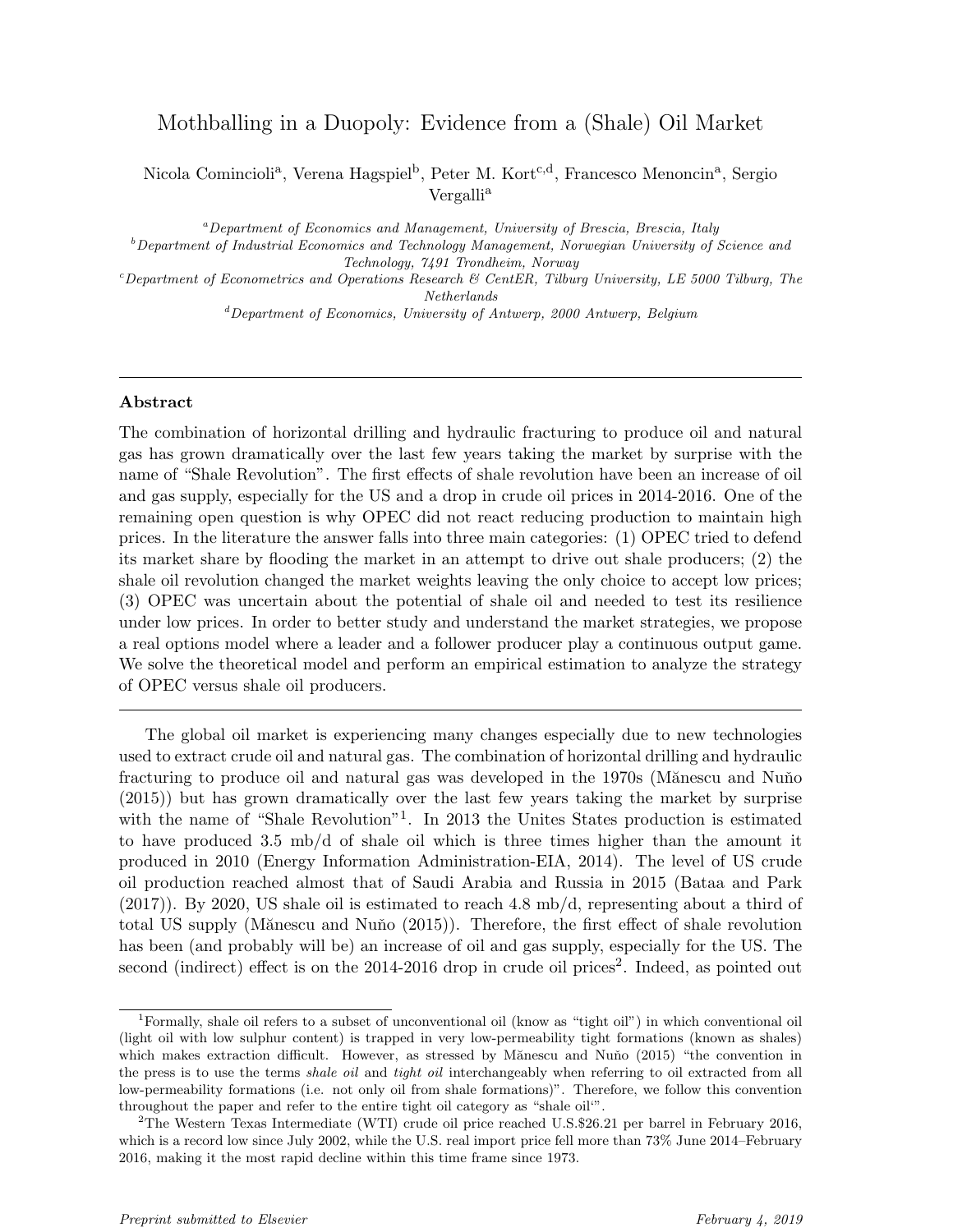by Ansari (2017), "although results have given evidence for a variety of drivers, including demand and geopolitical circumstances, the shale oil revolution is widely considered to be the main driver of price developments". This has also been a profound implication for global strategic competition in the oil market. Let us remind that the fluctuations of international crude oil prices could have huge impacts (Chen et. al, 2016) on the economic output (Wei et al., 2008; Wang and Zhang, 2014), inflation and unemployment (Uri (1996); Du et al., 2010), stock market (Cong et al. (2008)) and fundamental industries (Jiao et al., 2012). Therefore, it is very important to study price fluctuation and the commodities market strategies also for policy makers. Given the increase of US oil supply and therewith, increasing competition in the oil market, the expected reaction of OPEC was a reduction of supply to maintain price and profit shares. Surprisingly, OPEC maintained stable production.

Therefore, many analysts predicted that a new normal era for the global oil market had begun, and that the oil price would remain somewhere between U.S.\$35 and U.S.\$50 per barrel in the future (see Hartmann and Sam (2016) and Barnato (2016) 'Oil's new normal may be lower than you think,' CNBC May 31, 2016.)

One of the remaining open question is why OPEC did not react reducing production to maintain high prices. There is no consensus regarding the reason behind OPEC's initial decision. Researchers' results in these regards fall into three main categories: (1) OPEC tried to defend its market share by flooding the market in an attempt to drive out shale producers (Behar and Ritz  $(2017)$ ; Brown and Huntington, 2017; Coy, 2015; Gause, 2015; Mănescu and Nuño, 2015); (2) the shale oil revolution nullified OPEC's market power (shale oil has taken OPEC's role as the swing producer), leaving its members no choice but to accept low prices (Baffes et al., 2015; Baumeister and Kilian, 2016; Dale, 2016; Kaletsky, 2015; The Economist, 2015); and (3) OPEC was uncertain about the potential of shale oil and needed to test its resilience under low prices (Fattouh et al., 2016; Huppmann and Livingston, 2015).

The first category is in line with a standard market entry game: in a dynamic environment, if a new player wants to enter in the market, it may be rational for the incumbent firm to enforce a downward-pressure on prices in order to drive out the contestant, despite shortrun losses for the incumbent. In this line, Behar and Ritz (2017) show that increasing the conventional oil supply is the dominant strategy when shale costs are high. The algebraic analysis of their approach reveals discontinuous best responses. This could mean that a switch to the flooding strategy occurs when parameter thresholds are crossed, which is why market prices may jump as a response to even small parameter shocks. Nevertheless, for the incumbent's threat to work, it requires (i) effectiveness, (ii) credibility, and (iii) temporal sustainability.

The second category claims that these conditions could not hold and that OPEC had to accept the presence and dominance of US shale oil. The quick expansion of shale resulted in a change of the weights in the market: the quick responsiveness of shale oil creates competition in which shale oil can substitute conventional OPEC oil. The effect is that the only remaining choice for OPEC is to follow the rules of competition. Baffes et al. (2015) note that OPEC's decision to freeze output, "implies that OPEC will no longer act as the swing oil producer [and that] ... marginal cost of unconventional oil producers may play this role."

Lastly, a possible third explanation is that OPEC was driven by uncertainty and a desire for industry consolidation. Indeed, a pragmatic OPEC most likely attempted to gain crucial information regarding shale's performance in lower price ranges (Huppmann and Livingston; 2015). In a more formal way, Fattouh et al. (2016), by using a parametrised static game under uncertainty show that, without sufficient knowledge about US shale elasticity, it is rational for Saudi Arabia not to cut output. Hence, there is a strong incentive for Saudi Arabia to learn which game it is playing.

Also recently the relationship among shale revolution, oil prices and strategies in the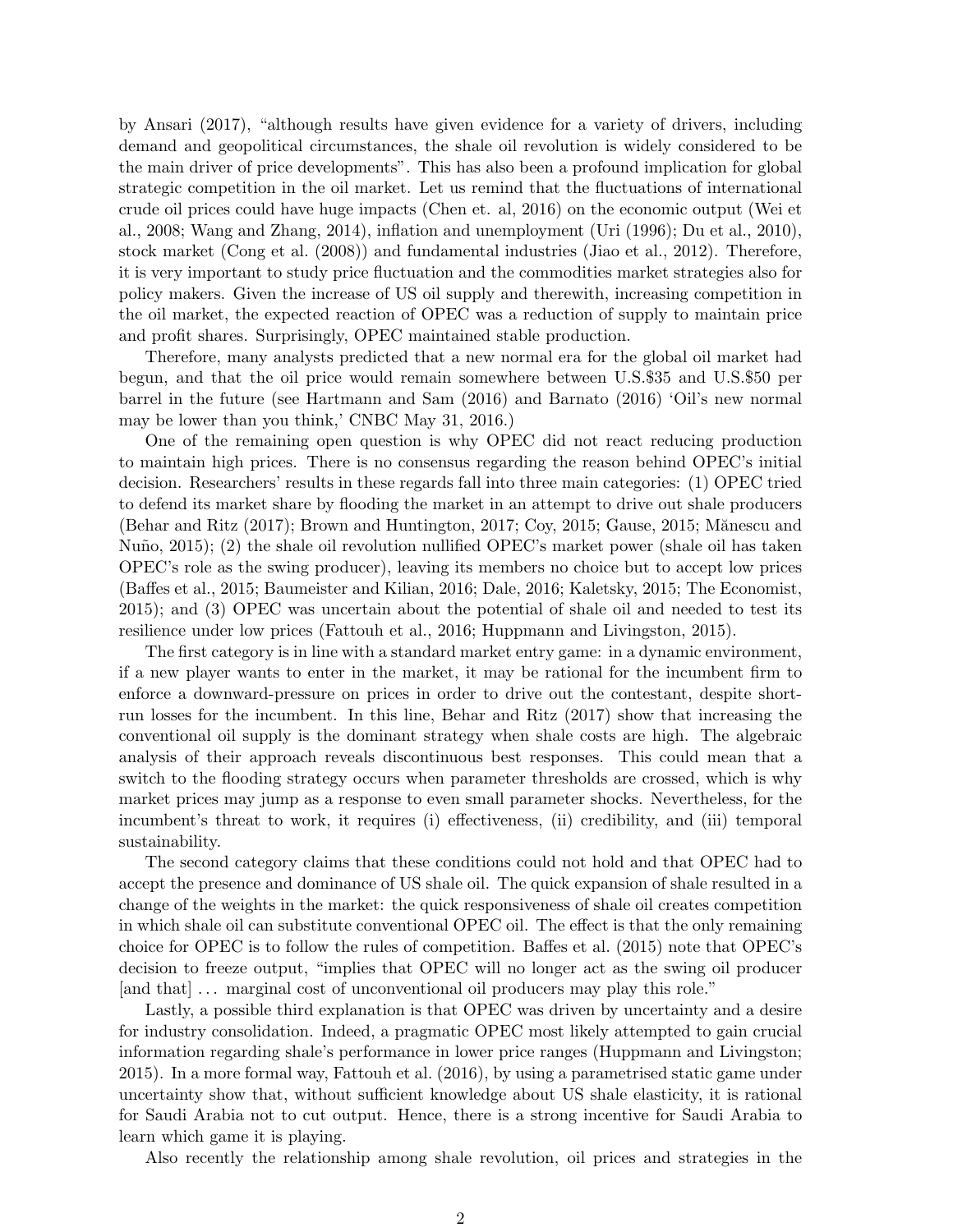energy markets has been an interesting topic<sup>3</sup> that has pushed research and discussion. In order to understand the strategic behaviour of conventional and unconventional oil producers in a context of uncertainty better, we develop a real option framework between leader and a follower producer.

We consider two firms, representing OPEC and a representative shale-oil producer. Firm 1 (OPEC in the example) is the market leader and the more efficient producer. Upon investing paying a sunk cost  $I_1$ , Firm 1 is flexible in the sense that it is able to produce any production amount  $q_1(t)$  it wants. Firm 1's production costs are zero.

Firm 2 is less efficient (Shale-oil producer in the example). Whenever it is in the production stage, it incurs a positive cost  $C$ . To be able to produce, Firm 2 must invest  $I_2$ . Firm 2 is a dedicated (non-flexible) producer in the sense that it either can produce a fixed  $\bar{q}_2$  or zero. The firm is able to mothball. When it is in a mothballing state it does not produce and has to pay maintenance costs equal to  $M < C$ . To go from the production to the mothballing stage, Firm 2 incurs a sunk cost  $E_M$ . To restart production, i.e. going from the mothballing to the production stage, requires spending a sunk cost being equal to R.

We assume that the inverse demand function is given by

$$
p = X(\alpha - \eta Q),
$$

with

$$
dX = \mu X dt + \sigma X dz,
$$

Here  $dz$  is the increment of a Wiener process. Furthermore,  $Q$  is the total market output, i.e. either

 $Q=0,$ 

if none of the firms are active producer, or

$$
Q=q_{1}\left( t\right) ,
$$

if only Firm 1 produces actively, or

$$
Q=q_1(t)+\bar{q}_2,
$$

if both firms produce actively.

We assume that the two firms are playing a Stackelberg production game with Firm 1 as the Stackelberg leader, starting at the moment that the follower enters the market. We motivate this by the fact that OPEC was playing its strategy against shale producers that are already in the market. Therefore, in setting the output, Firm 1, as the Stackelberg leader, announces its output first. Then Firm 2 reacts. It either chooses to be active. i.e.  $q_2 = \bar{q}_2$ , or  $q_1$  is so large, and thus price p is so low, that Firm 2 refrains from production so that  $q_2 = 0$ (this is what happened in Vienna on November 30).

Figure 1 illustrates the investment and output game. In this work we first focus on the production output game, deriving the optimal strategy of the leader using the fact that it is

<sup>&</sup>lt;sup>3</sup>In the Economist Espresso from November 30, 2017, we read about an OPEC meeting in Vienna. Among others, it states that "soaring prices would further stimulate American shale production". In the Economist Espresso from December 1, 2017, it is stated that "OPEC agreed to extend its oil-production cut of 1.8m barrels per day by nine months, to the end of 2018. The cartel is walking a fine line in trying to draw down global surpluses and nudge prices up without sparking new production by nimble American shale producers".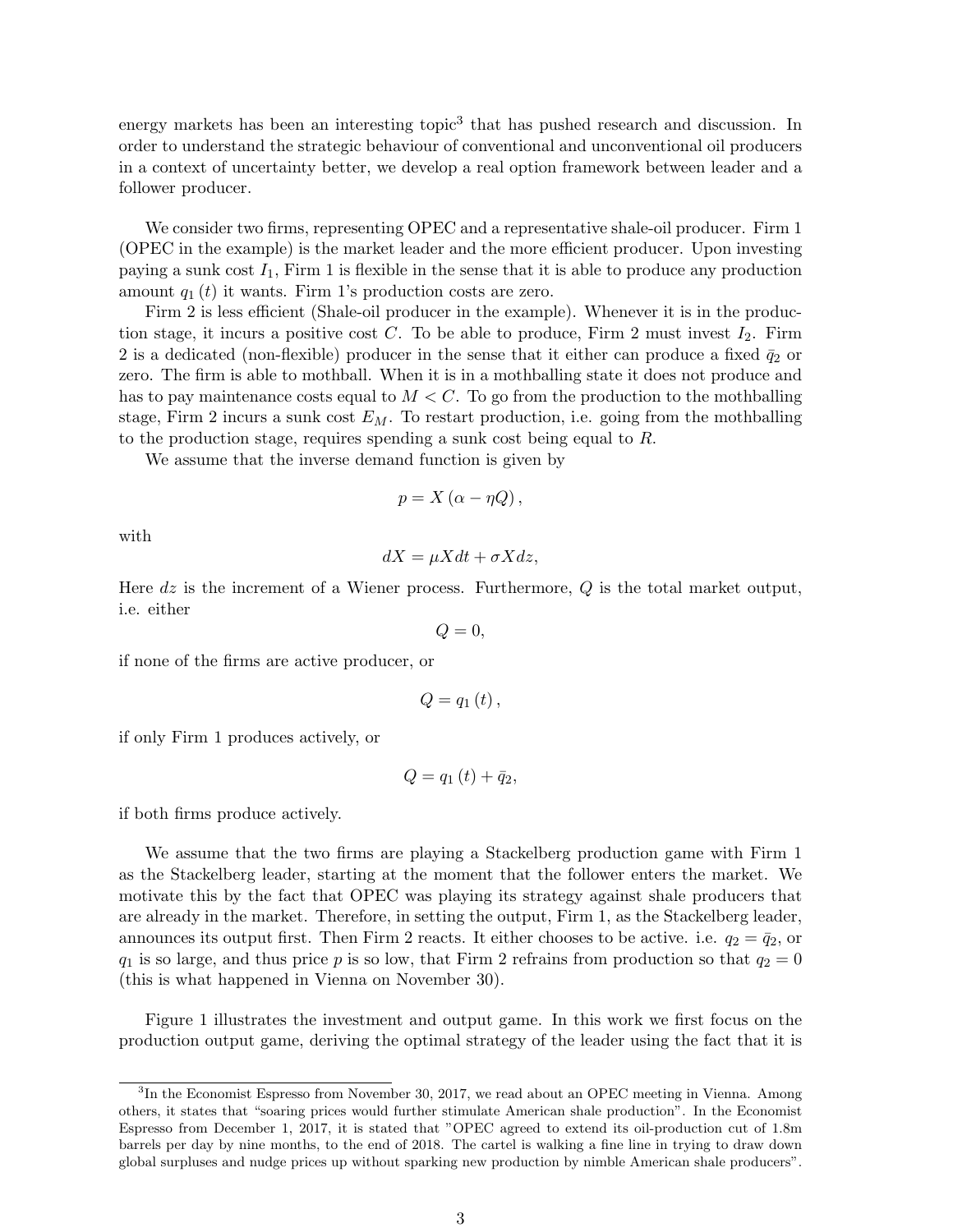

Figure 1: Illustration decision problem of both firms.

able to produce flexible as opposed to the leader. Given the solution of the theoretical model we then estimate the model parameters empirically.

The theoretical model described is based on a peculiar demand function for oil, according to which prices are linear in quantities but parameters describing this relation are shocked by an unobserved GBM, whose behavior depends on a specific set of parameters. Since the interaction of the market leader and follower is modeled in a framework in which the oil price plays a central role, we first need to estimate the whole set of four parameters (slope and intercept of the linear inverse demand function and drift and diffusion parameters of the GBM) describing price behavior in order to obtain an empirical validation of the model. In a second step we use these estimates to compute the triggers at which a change-in-state occurs (from the operation to the mothballing state and vice versa). Finally, we validate the model with observed market data.

- Dawud Ansari. Opec, saudi arabia, and the shale revolution: Insights from equilibrium modelling and oil politics. *Energy Policy*,  $111:166 - 178$ ,  $2017$ . ISSN 0301-4215.
- John Baffes, M. Ayhan Kose, Franziska Ohnsorge, and Marc Stocker. The great plunge in oil prices: Causes, consequences, and policy responses. Working paper, 2015.
- Erdenebat Bataa and Cheolbeom Park. Is the recent low oil price attributable to the shale revolution? Energy Economics, 67:72 – 82, 2017. ISSN 0140-9883.
- Alberto Behar and Robert A. Ritz. Opec vs us shale: Analyzing the shift to a market-share strategy. Energy Economics, 63:185 – 198, 2017. ISSN 0140-9883.
- Rong-Gang Cong, Yi-Ming Wei, Jian-Lin Jiao, and Ying Fan. Relationships between oil price shocks and stock market: An empirical analysis from china. Energy Policy,  $36(9)$ :  $3544$  – 3553, 2008. ISSN 0301-4215.